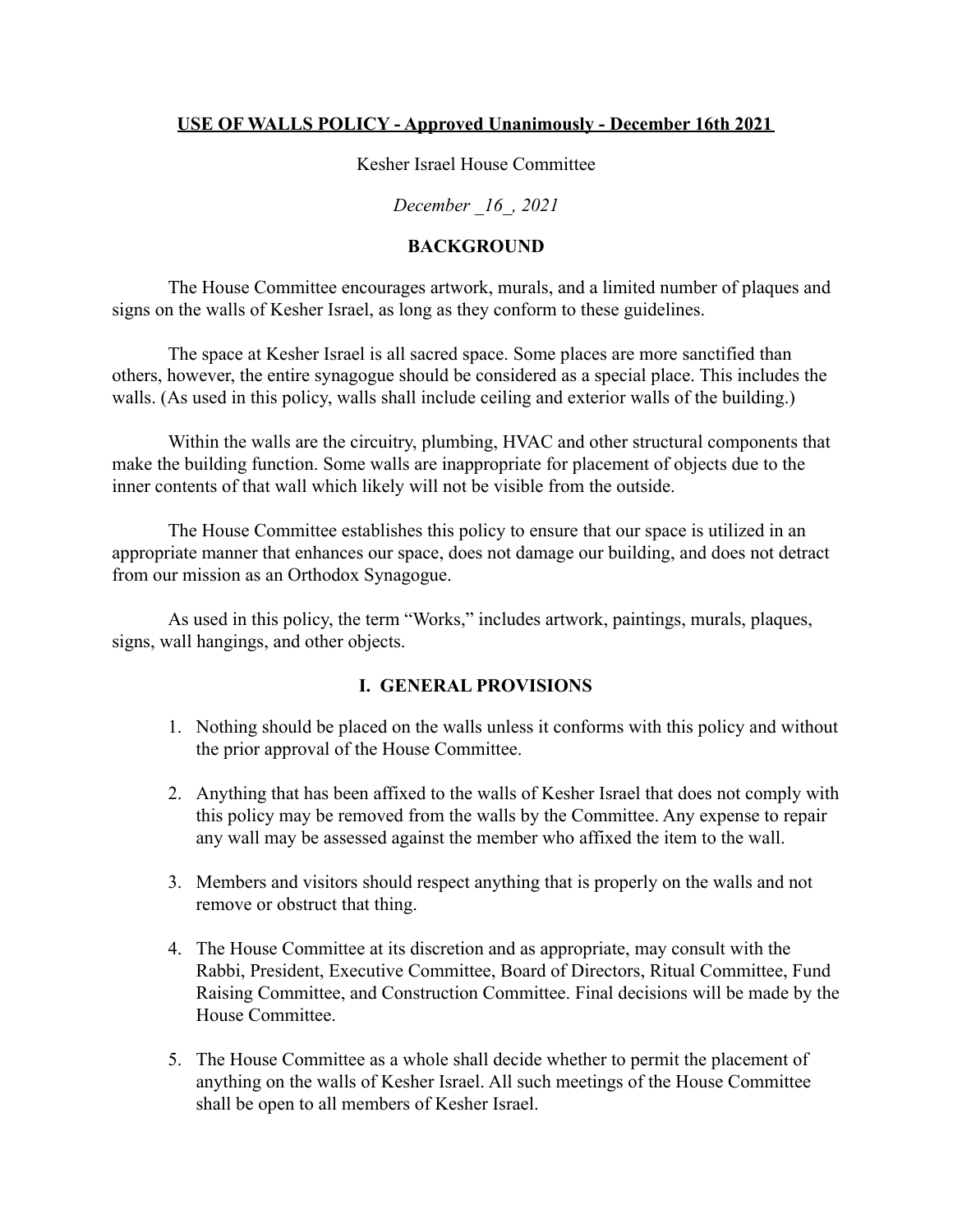- 6. If anyone is dissatisfied with a decision of the House Committee, they may appeal that decision to the Board of Directors.
- 7. The Rabbi may place anything on the walls of his office without regard to these rules.
- 8. This policy goes into effect after the completion of construction of Kesher Israel's new building. Prior to that time, decisions are made by the Construction Committee.

### **II. ART**

- 1. The Committee encourages Works of art to be affixed to our walls.
- 2. Any Works of art that will be affixed to our walls must be approved prior to placement of the art.
- 3. Any Works of art that will be affixed to the walls of KI shall be in good taste, appropriate for display in a synagogue, and reflect some interest of Kesher Israel Congregation.
- 4. A donor who wishes to donate a Work of art to be affixed to a wall should consult with the Chair of the House Committee and suggest the proposed location of that art. The donor should provide the artwork—if currently available or a photograph and dimensions of the artwork if it is not currently available.
- 5. Because Kesher Israel will want to insure that the Work is permanently affixed to our walls, the Committee may engage a contractor/handyman to affix the Work permanently. Any cost of affixing the Work to the wall may be assessed to the member who donates the Work of art.
- 6. Unless agreed upon in advance with the donor, in writing, the Committee reserves the right to move the Work of art to another location at any time for any reason.
- 7. Unless agreed upon in advance with the donor, in writing, the Committee reserves the right not to display the Work of art at any time for any reason.

### **III. MURALS**

1. The Committee believes that murals can be awesome and enhance our space. Due to the nature of murals, they are painted on the wall and are relatively permanent. Any murals that are proposed for the walls of KI should be approved in advance by the Committee. They should be appropriate to the room or space in which they are **located**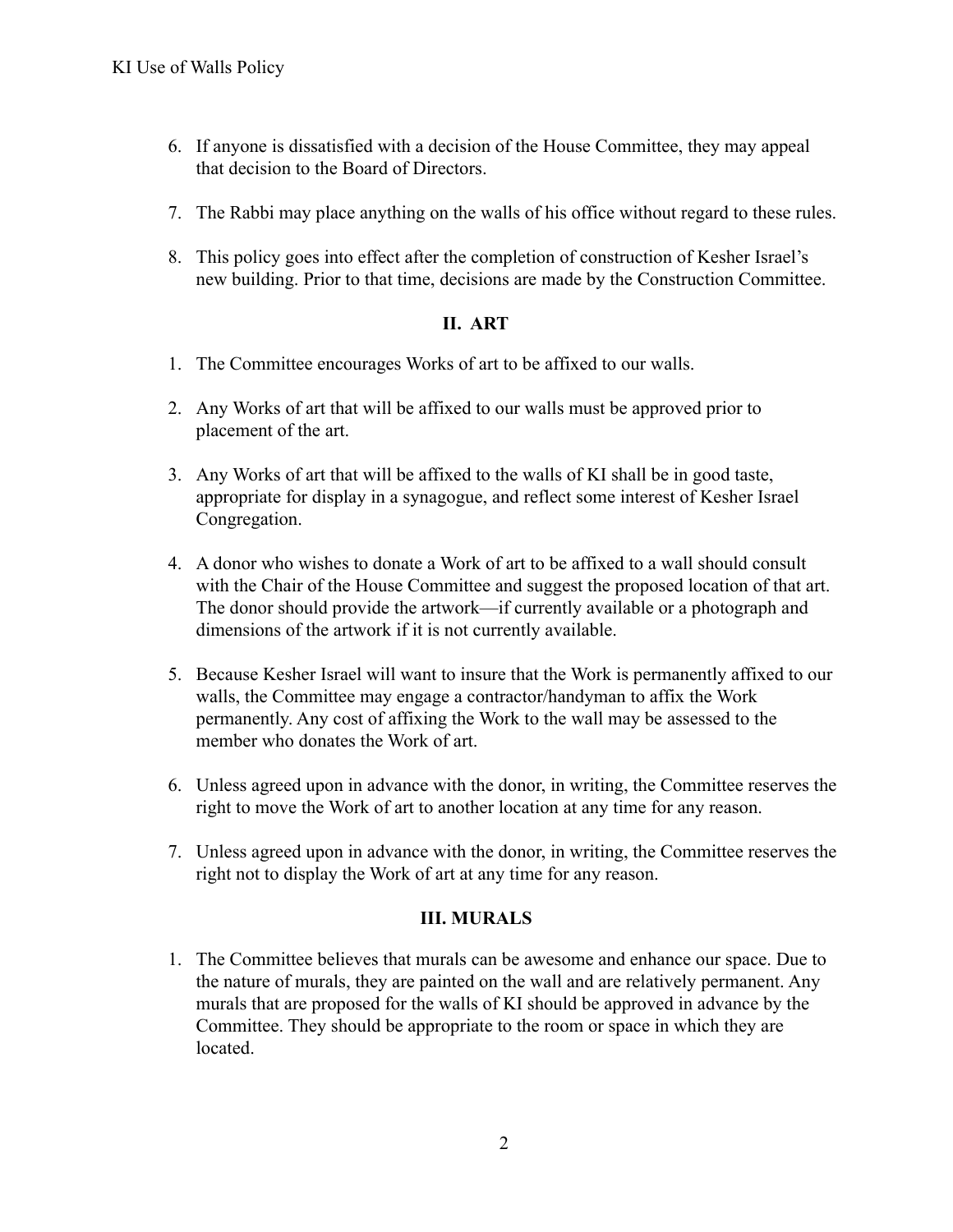- 2. The artist shall provide the committee with a drawing, dimensions, list of materials proposed to be used, and proposed location of the mural.
- 3. The mural should be executed by an artist who is familiar with how to paint a mural. Helpers who are not familiar with painting a mural may assist the artist, as long as the artist supervises the effort of the assistants.
- 4. Because painting murals will disrupt other functions in the area in which it is being painted, all efforts on murals shall be completed within thirty (30) days, unless the committee allows an exception to this requirement.
- 5. The proposed location should be approved in advance by the Committee.
- 6. Any mural that is painted onto the walls of KI, should be covered with a varnish or other permanent, clear coating to prevent it from being damaged.
- 7. Once it is painted on the wall of KI, the mural becomes the sole and exclusive property of the Congregation.
- 8. Unless agreed upon in advance with the artist, in writing, because the function of a room may change or the interest of the congregation may change over time, the artist(s) agrees in advance that any mural may be painted over by the committee at any time and waives any rights to prevent painting over the mural that he or she may have under any law.
- 9. Unless agreed upon in advance with the artist, in writing, the Committee reserves the right to remove the mural at any time for any reason.

# **IV. SIGNS and PLAQUES**

- 1. The heavy brass plaques previously utilized at our former location are too heavy for most of the walls at our new location and cannot be incorporated into our new building. Memorial plaques, honorary plaques and the like will be incorporated into the electronic plaque board. Yarzeits will be memorialized by another electronic board for that purpose.
- 2. As a result, generally the policy of the committee is to discourage physical memorial and honorary plaques to be placed on the walls except as provided in this policy.
- 3. A very limited number of plaques may be affixed to the walls of Kesher Israel. Generally, the plaque should be small and must be approved prior to installation. Also the location of the plaque must be approved, in advance, by the Committee.
- 4. The following plaques are permitted if approved by the Committee: